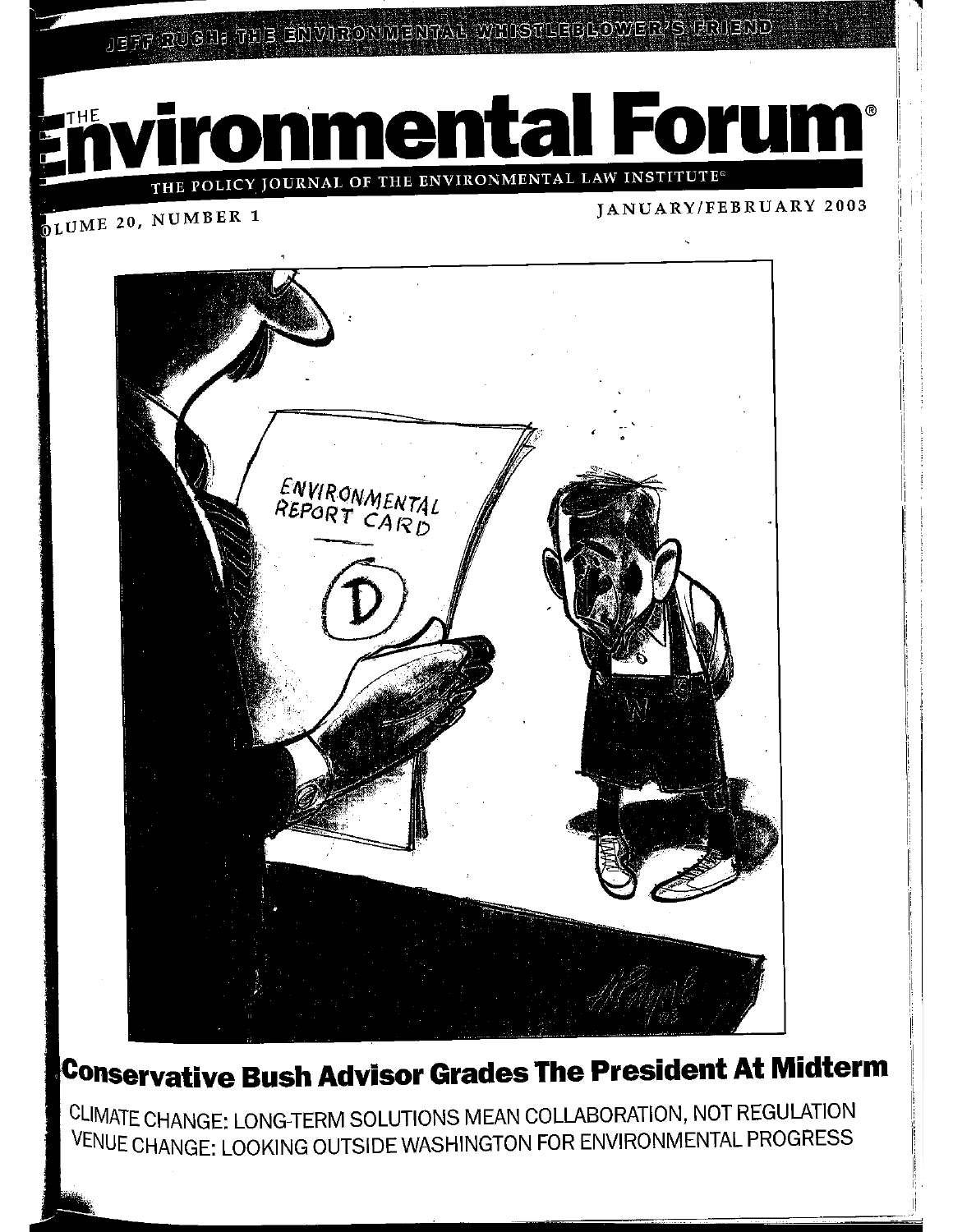

# **Where Will Progress Come From In The Next Two Years?**

 $\mathbf 1$  mplicit in this question is that it won't be coming from Washington, where environmental gridlock is likely to continue through yet another Congress. The Republicans may be in charge of both houses and the White House, but the balance is too close, particularly in the Senate, where it really takes a super-majority of 60 votes to get legislation through.

How long has it been? The amendments to the Clean Air Act passed in 1990 were the last major piece of environmental legislation passed by Congress, though there have been minor statutory measures and developments on the regulatory front, to be sure. Still, Superfund and the Endangered Species Act have awaited reform and the Clean Water Act and Resource Conservation and Recovery Act have awaited reauthorization for a more than a decade. And significant new legislative initiatives on energy efficiency and renewables, pollution prevention, exposure to toxics, protection of entire ecosystems, stopping sprawl, climate change? Don't ask.

But who says progress has to come from our political leaders in Washington. Not these folks on the opposite page.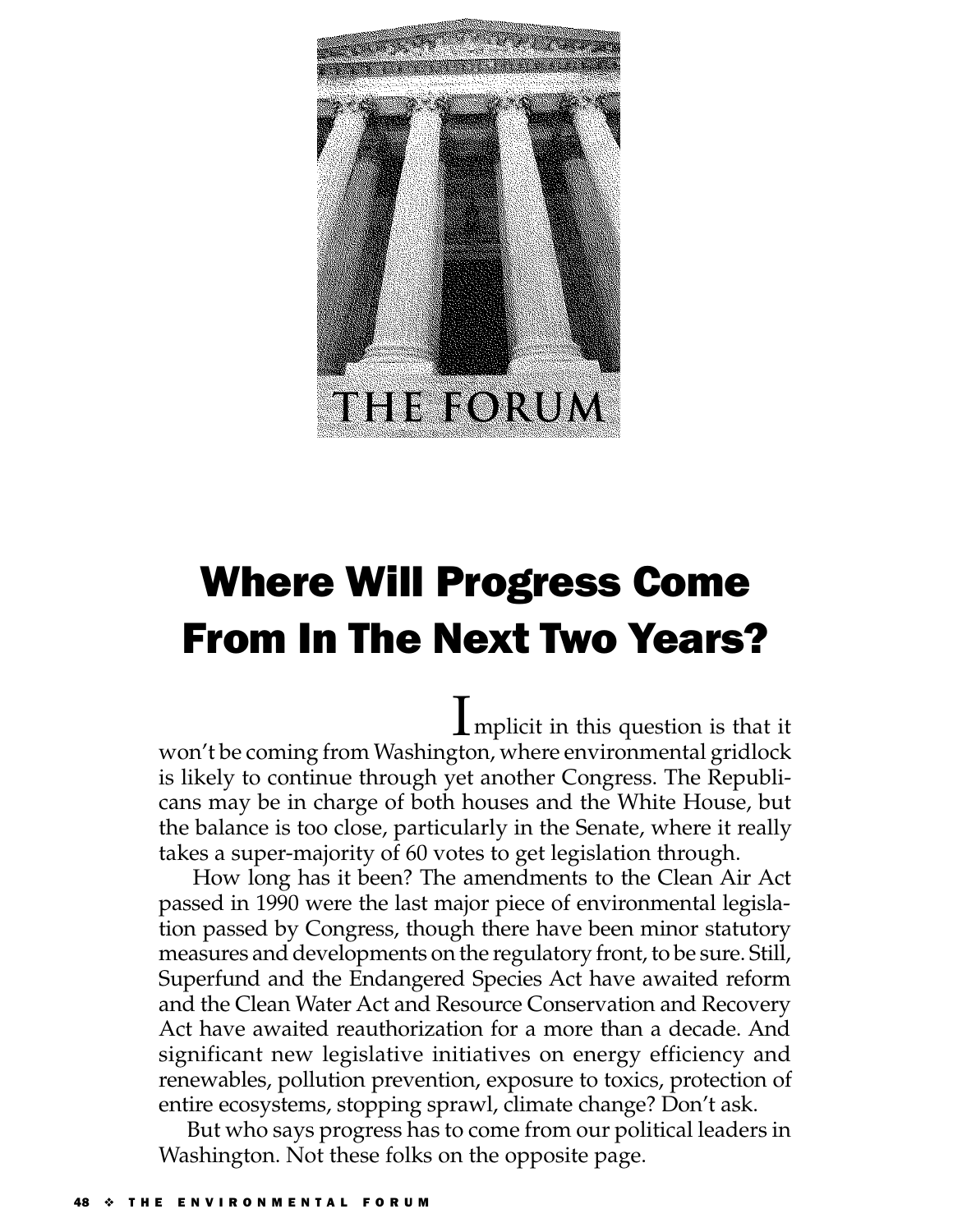#### THE FORUM

the value of expanding networks increases with the square of the number of network nodes (Metcalf's Law), be those nodes computers, automobiles, or cell phones. Two years is an eternity in Internet time. Over the past two years, we crossed the nanoscale divide (human-made objects are now smaller that the largest molecules created by nature) and we sequenced the human genome. If Moore's Law holds, many of us will be able to sequence our own genomes for less than \$150 within the next few decades. Most individuals in the developed world are surrounded by scientific and technological progress that has little historical precedent in terms of rates of change and the social penetration.

Given this rapidly changing landscape, the environmental community has two choices: hop on the train of technological progress, maybe even help lay the new tracks, or clean up the train wrecks. Clearly, they cannot watch the caboose receding over the horizon. The problem is that the technology train is moving much faster than the capacity of most government entities to adapt, let alone shape outcomes. This realization caused the CIA, for instance, to set up a venture capital unit called In-Q-Tel to work directly with the private sector on new information and computer science applications. Essentially, The Agency hopped on the tech train. The environmental community needs to do the same, and more. They need to lay the tracks and build the next train station, keeping a sharp eye for other track building schemes and teams that might chew up the landscape and cause unintended environmental harm as the future unfolds.

To accomplish this, the focus must go far beyond what would traditionally be defined as "environmental technologies," to finding and optimizing the environmental opportunities inherent more generally in technological change. This will involve a shift to more generic, enabling technologies and their underlying science in key areas such as

informatics, genetics, and materials, as well as efforts to shape the next generation of manufacturing and production technologies (both the hardware *and* software) at a global level.

Let's begin with some modest proposals for our government, since government seems to be perceived as applying the brakes to environmental progress. First, as a precautionary measure, \$10 million per year should be allocated by Congress to support a joint National Science Foundation/Environmental Protection Agency program to examine the possible environmental consequences (intended and unintended) of emerging technologies, ranging from impacts of e-commerce to the health effects of nanoscale particles. Second, over the next five years, the budget of the Office of Research and Development at EPA should be realigned so that at least 30-40 percent of ORD's efforts are focused on shaping emerging technologies rather than supporting internal missions of the program offices. Essentially, ORD needs to move from mission support to mission control. High level functional partnerships need to be developed with laboratories (such as the MIT Media Lab) that are shaping the technological infrastructure that will in turn shape our markets, consumer choices, and information flows over the coming decades. Finally, an internal venture arm similar to the CIA's In-Q-Tel needs to be set up at EPA, funded with at least \$30 million annually, and run by savvy techies with an intimate knowledge of how to mobilize capital and talent in the private sector.

The focus of these endeavors must be strategic: First, identifying and enabling technologies capable of providing factor 3-4 (not 3-4 percent, but 3-4 times the size of current levels) improvements in efficiency and cost over a 10-year period; and second, jump-starting innovative approaches that might eliminate certain environmental problems outright, such as shifts to

### **Progress Happens, But** What Kind?

#### DAVID REJESKI

There is the progress, you ask? How about this: The performance of logic chips is doubling every 18 months (Moore's Law), bandwidth every 9-10 months, and the performance of the graphical processing units driving your adolescent's X-Box, every 5-6 months. The amount of useful genetic information doubles every 12-18 months (Monsanto's Law) and